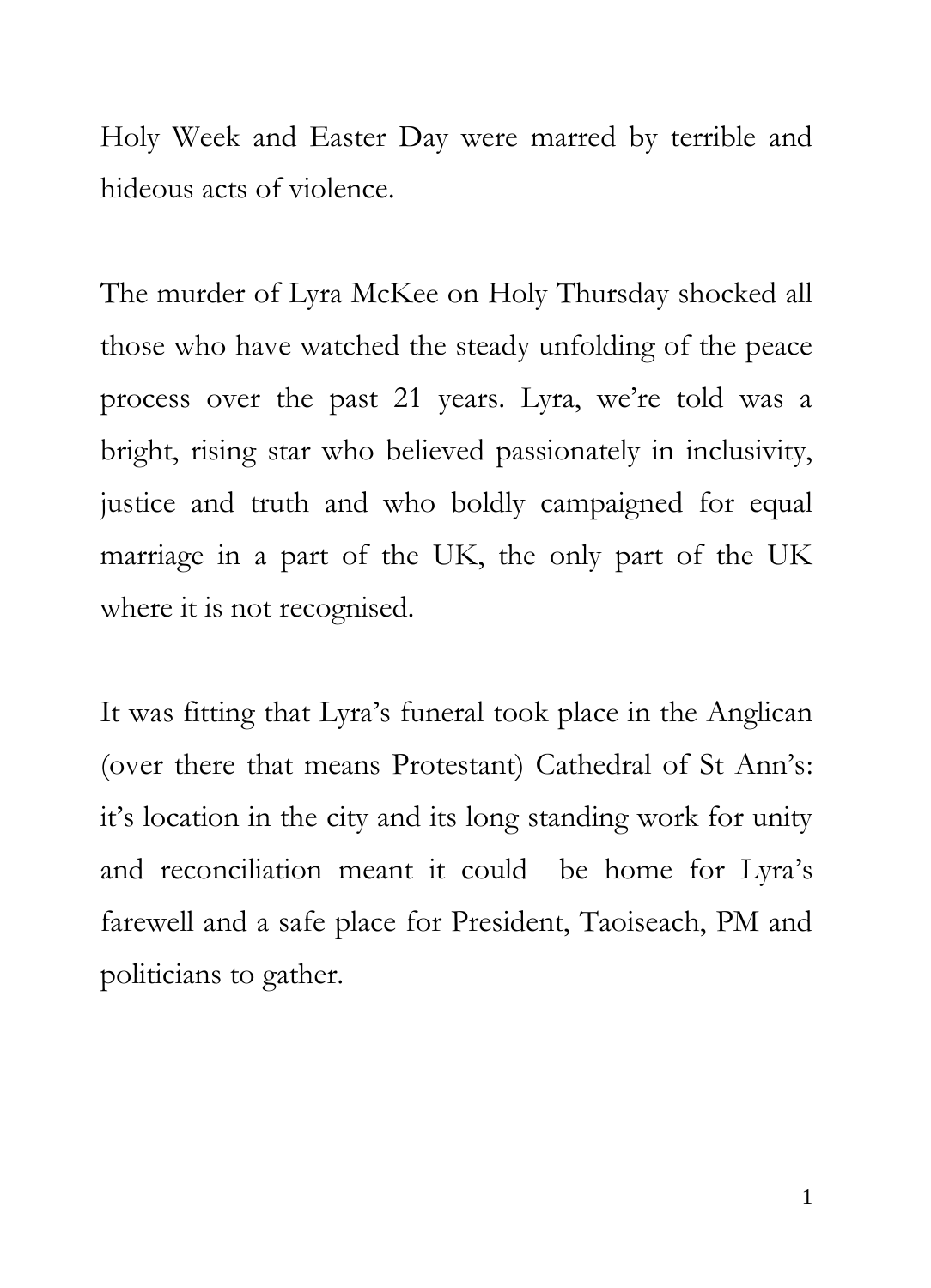As if that were not enough, we then woke to the news on Easter Day that Christians at Mass and holiday makers at breakfast, over 200 of them, had been murdered as bombs rocked the island of Sri Lanka…we have witnessed the outpouring of raw grief at countless funerals this Easter Week. And now, despite basic human rights, our brothers and sisters are prevented from celebrating Mass this morning and our closest cousins were prevented from attending Friday prayers.

It would not, therefore, be unreasonable for us – let alone those who are still traumatised by grief, to ask "What was the point of Easter which we celebrated with alleluias, cymbals and bells?" and to ask, "Where is the new creation which we celebrate not only for 50 days, but for all our days?"

We ask such questions in communion with Thomas the Apostle, Patron Saint of Sri Lanka; the courageous master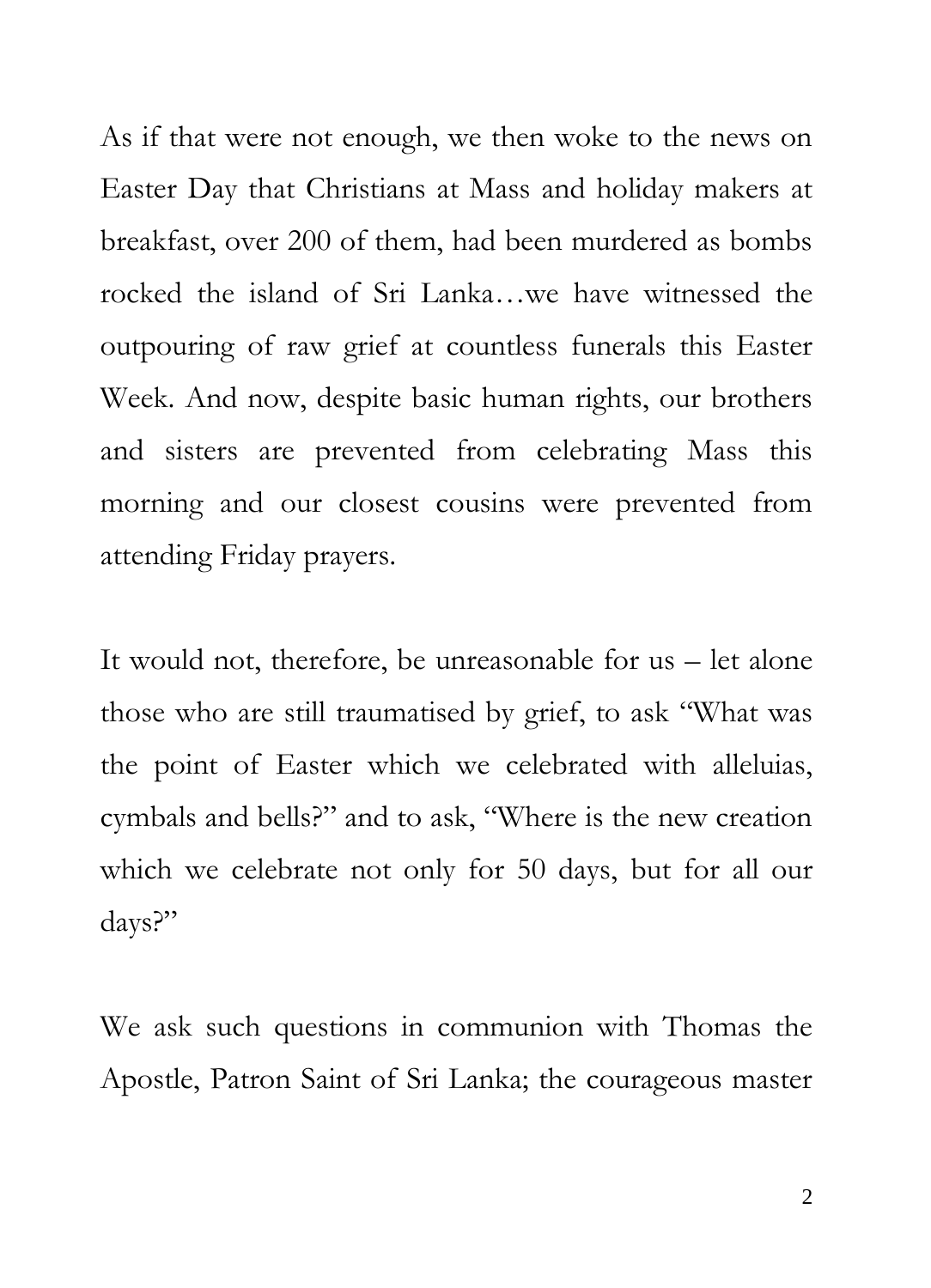of the awkward question, speaking words others dare not say<sup>i</sup>; whose faith and trust was evidence based, placing his hands into the wounded side of Christ and gazing on the glorious scars, in beauty glorified.

For remember, the resurrected body of Christ was still, and is still and always will be, a wounded body.

So even after death and resurrection Christ is present – not floating around as a disembodied apparition<sup>ii</sup> - but present: in the pain, the bloodshed, gore and open wounds of this world.

Yet more than that, Thomas reminds us that, if we're honest, change, growth, new-birth and new life – even resurrection and revelation – are seldom 'one-off', instantaneous, events. Rather resurrection and revelation is a process and often a long term journey.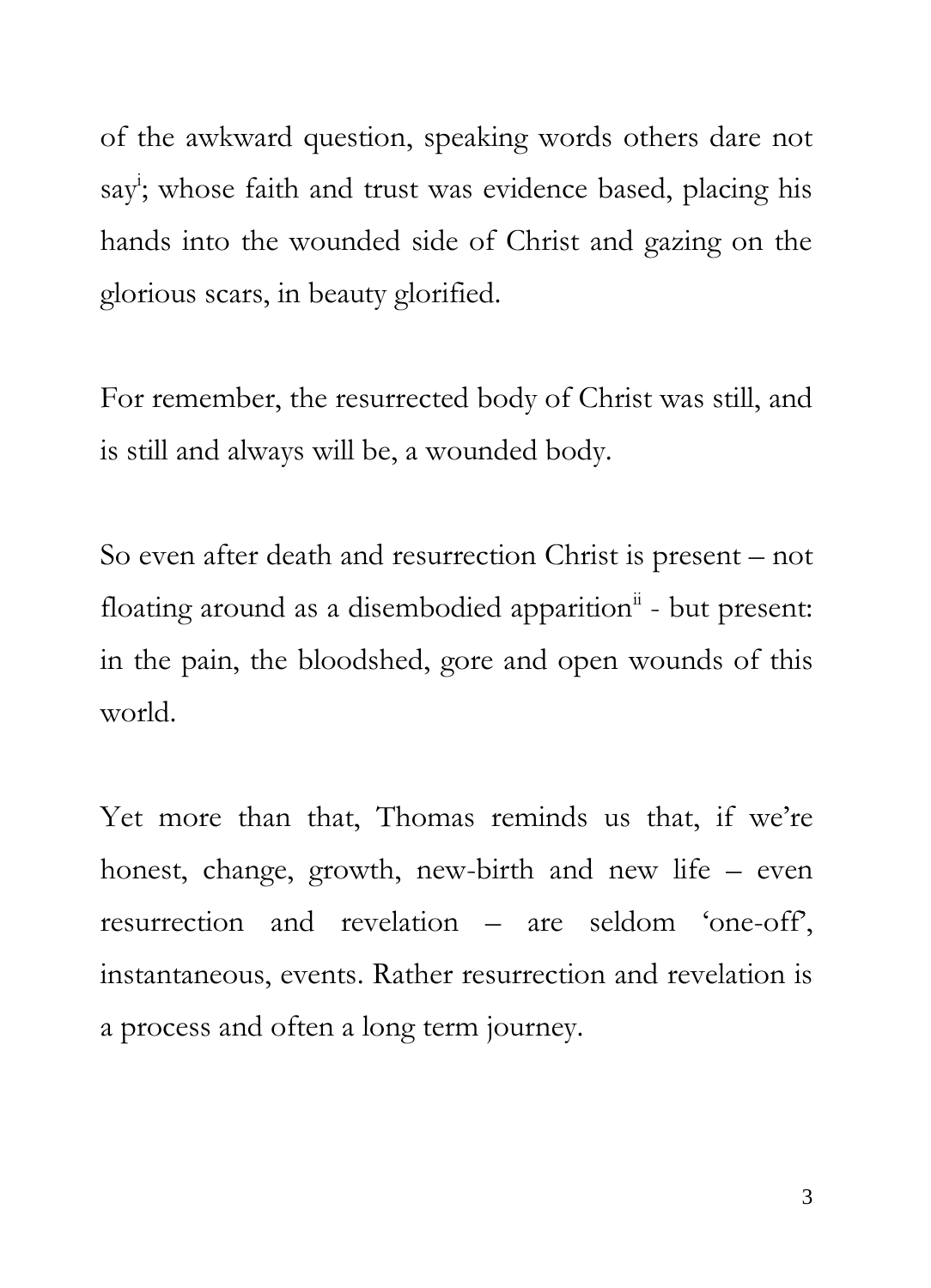No wonder the earliest of Christians talked about their faith as "The Way"… they were on a path; they hadn't got it all; they were not yet perfect; their calling and ours is a path and a journey and not an end or destination.

So, maybe, just as we know conversion is very rarely a oneoff, once for all event, so perhaps revelation and resurrection itself are an unfolding of God's wounded love.

For example: none of us who welcomed the Good Friday agreement which has saw it as a magic wand, an overnight sea-change; it was, still is, and more so this week a precious unfolding of God's will and purpose.

For example: none of us who physically or emotionally joined in the interfaith vigils in solidarity with the people of New Zealand – a few short weeks ago – believed that they of themselves would usher in a brave new world; not an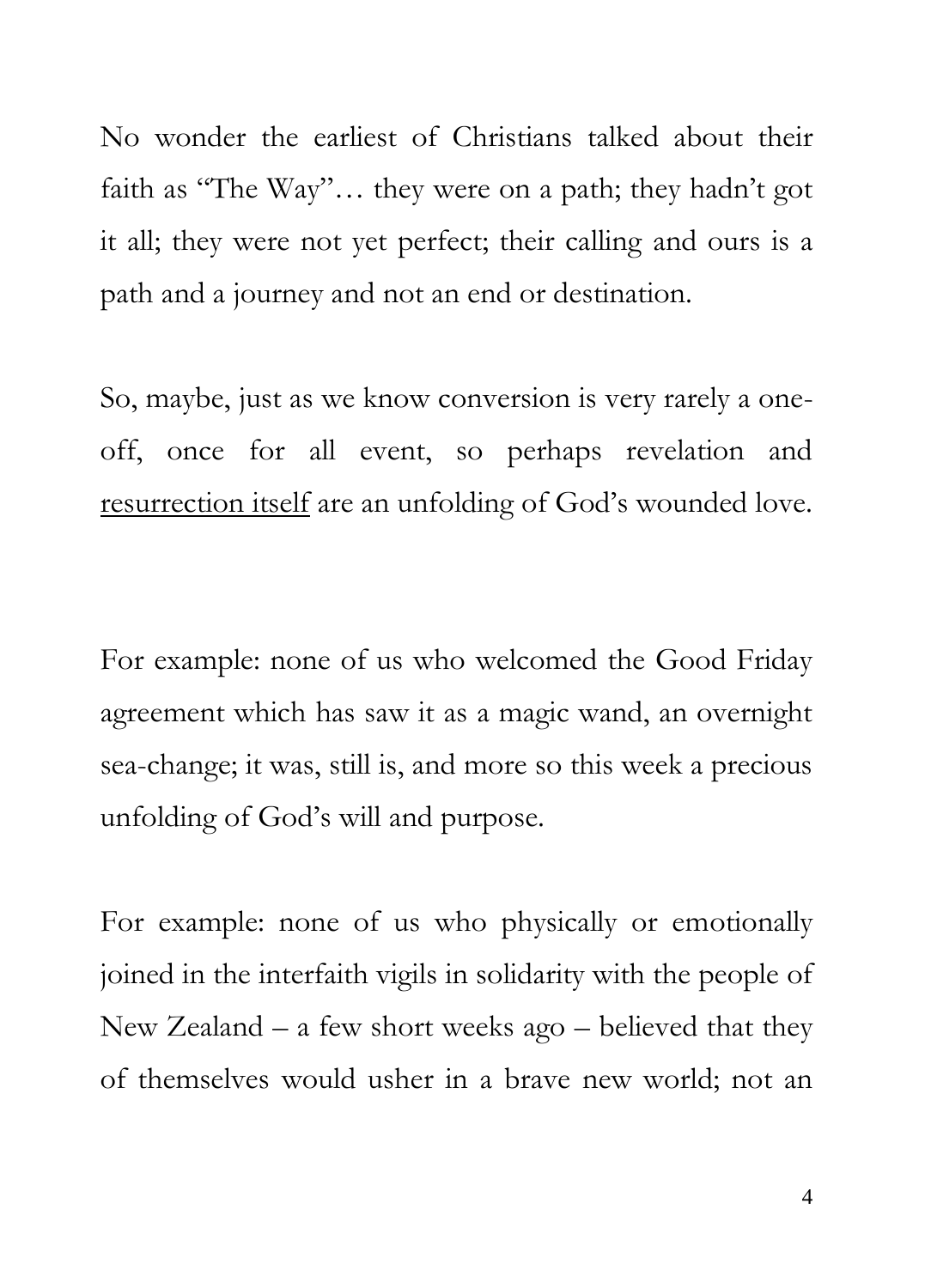end in themselves to extremism they were none-the-less a witness against extremism and violence.

Or again, for example: those of us, and I guess a good number of us here, who joined in the Jubilee 2000 Campaign to end the injustice of the debt that were crippling developing nations, might be shocked – as I was – that Christian Aid has a campaign to drop the IMF's debt against Sierra Leone incurred during the outbreak of Ebola in 2014…so the Millennium Campaign continues.

Our task, as people of faith, as inheritors of Thomas' questioning faith is to

- $\checkmark$  To recognise that the Kingdom is still a long way off – while admitting that we do still see glimpses of it;
- $\checkmark$  To remember the slow and fragile nature of resurrection;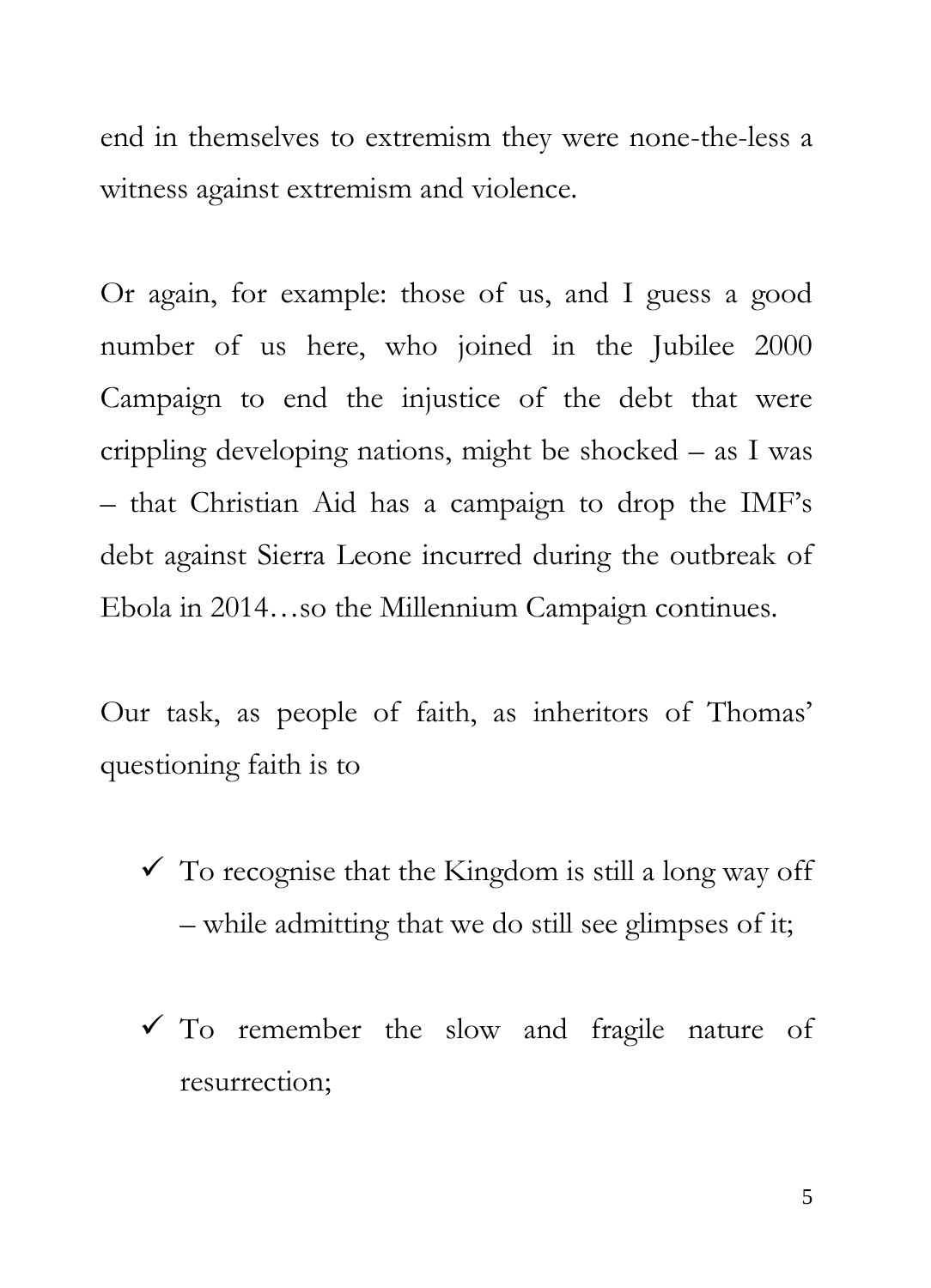- To see those examples, a peace **process**, vigils and demonstrations, the ongoing Jubilee Debt Campaign, as SIGNS that things are being made new;
- $\checkmark$  To look for the wounded God who is healing this wounded world and to pray this Eastertide, in the words of the Good Friday prayer: things which were cast down are being raised up; and things which had grown old are being made new; and that all things are returning to perfection, through him from whom they took their origin, even Jesus Christ our Lord.
- Malcolm Guite

l

ii Malcolm Guite